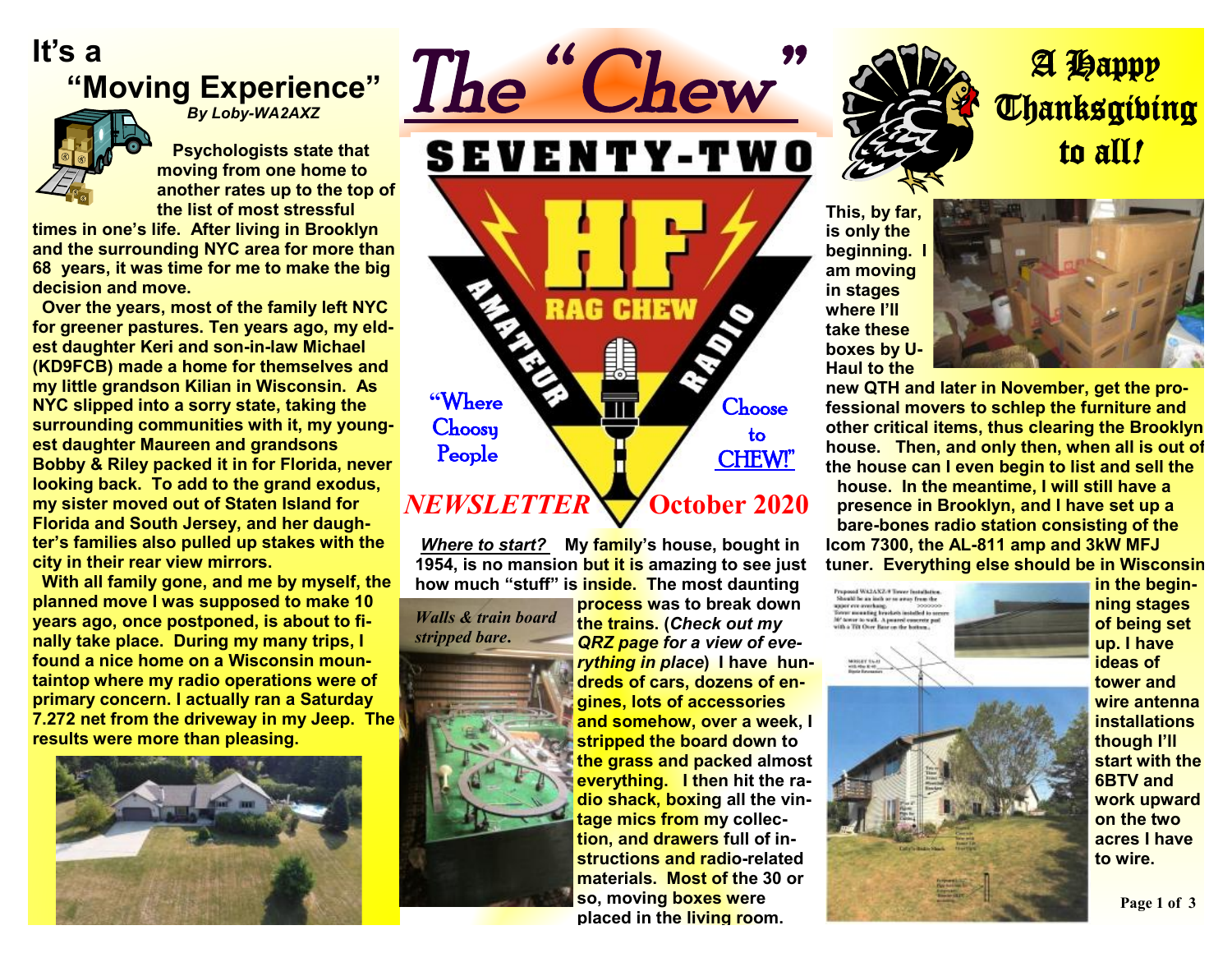### **Trip to State University, Albany, New York**

 **Here are a few pictures from a trip by Will-AC2GE and Julie-KC2ZTG to visit their daughter Maria at the State University. They decided to bring the family's Great Dane pup Lupin, to enjoy the day with them.** 



**Maria was afraid the dog wouldn't remember her but when they met up, the pup sprang to life with tail wagging vigorously.** 



**Julie is a fantastic wildlife photographer and several of her photos have been seen in our newsletters. While at the university she visited a pond on campus where rainwater**



**and can be seen sunning themselves on tree** 



**accumulates. Painted turtles have moved in** 

**branches and rocks in the water.** 

**As the Great Dane is the mascot of the college, Lupin proved to be the most popular kid on campus. His enormous size attracted students but it was a very long day for him. He slept just about the entire way home. Maria is doing well In college. She and her friends are being** 

**very careful, as her roommate is immunocom-**

**promised. So everyone is very careful to wear their masks to protect her and themselves too.**



## *A note from your editor …*

 **Our monthly newsletter "THE CHEW", contains information about the activities and participants in the 7.272 Ragchew Net. We rely on contributions of stories and pictures from the members to keep all of us up to date, impart information we can all use and, of course, to raise a smile and a chuckle or two. If you find a new "Taz" photo that can be used for future certificates and QSLs, that too is greatly appreciated. Without you, there is no Chew! Please, e-mail your stories, tech info and** 

**photos to Loby at [wa2axz@arrl.net](mailto:wa2axz@arrl.net)** 

**~~~~~~~~~~~~~~~~~~~~**

*Many Thanks!* 

#### Volunteers Wanted!

 **If you would like to be one of our Net Control Stations on a regular schedule or occasional fill-in, please contact our net scheduler, Ken-W3XAF**

 **~~~~~~~~~~~~~~** 

Goods and Services:

*Need QSLs or Eyeball Cards ???* 



 **KB3IFH QSL Cards [www.kb3ifh.homestead.com](http://www.kb3ifh.homestead.com) ~~~~~~~~~~~~~~~~~~~~~~** 

**72chew.net**